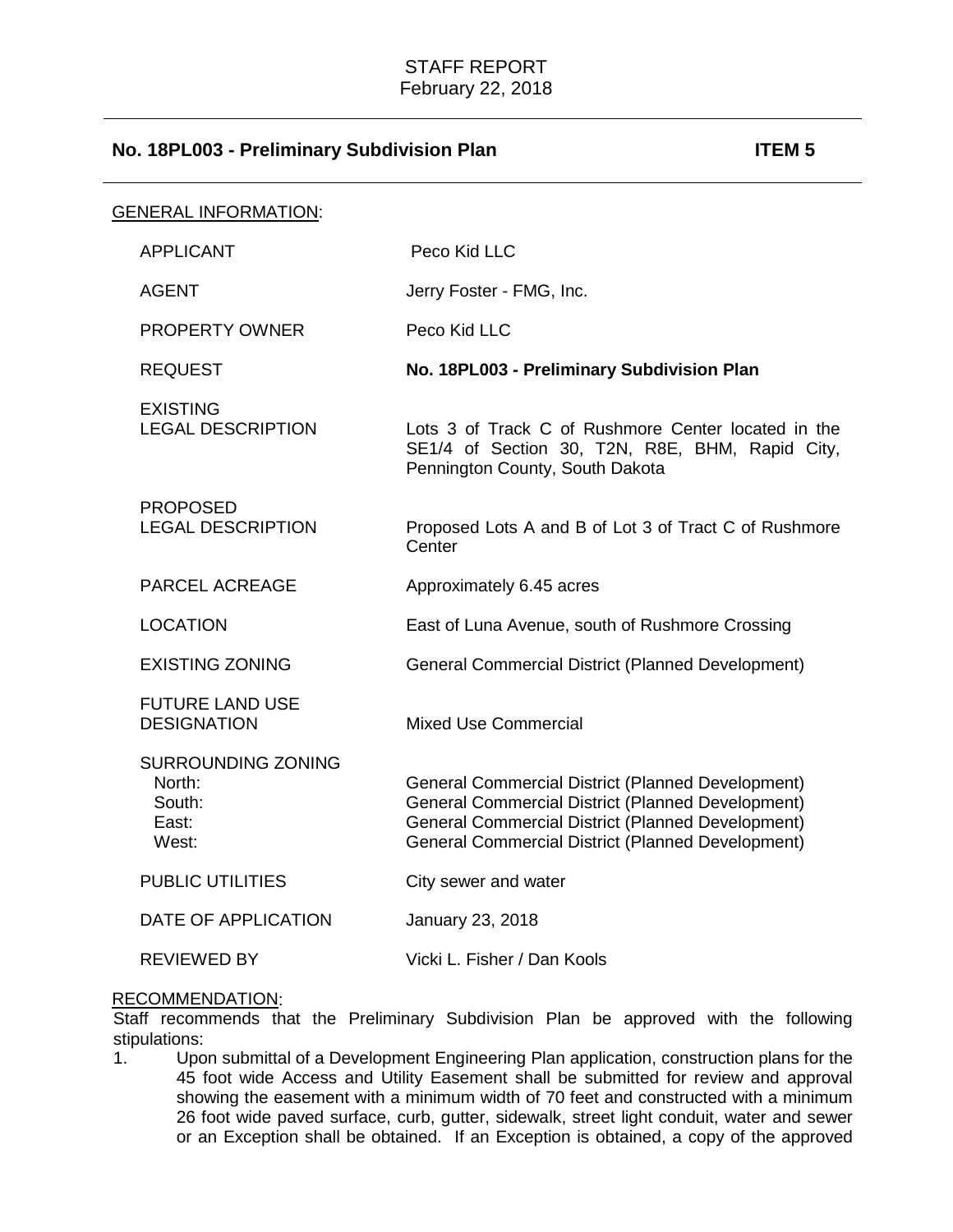Exception shall be submitted with the Development Engineering Plan application. In addition, the plat document shall be revised to show a non-access easement along the north lot line adjacent to the Access and Utility Easement;

- 2. Upon submittal of a Development Engineering Plan application, a drainage plan and report prepared by a Registered Professional Engineer shall be submitted for review and approval if subdivision improvements are required. The drainage plan and report shall address storm water quantity control and storm water quality treatment in conformance with the Infrastructure Design Criteria Manual and the Rapid City Municipal Code. In addition, easements shall be provided as needed;
- 3. Upon submittal of a Development Engineering Plan application, an Erosion and Sediment Control Plan in compliance with the adopted Stormwater Quality Manual and the Infrastructure Design Criteria Manual and a grading plan shall be submitted for review and approval if subdivision improvements are required;
- 4. Prior to Development Engineering Plan approval, engineering reports required for construction approval shall be accepted and agreements required for construction approval shall be executed, permits required shall be approved and issued and construction plans shall be accepted in accordance with the Infrastructure Design Criteria Manual. All final engineering reports shall be signed and sealed by a Professional Engineer and contain a Certification Statement of Conformance with City Standards, as required by the infrastructure Design Criteria Manual;
- 5. Prior to approval of the Development Engineering Plan application, a Development Agreement shall be entered into with the City for all public improvements, if applicable;
- 6. Upon submittal of a Development Engineering Plan application, a cost estimate of the required subdivision improvements shall be submitted for review and approval;
- 7. Upon submittal of a Final Plat application, the plat document shall be revised to show a shared approach on Lot B to provide access to Lot A as per the applicant's site plan. In addition, a non-access easement shall be dedicated along Lot A as it abuts Luna Avenue;
- 8. Upon submittal of a Final Plat application, the plat title shall be revised to read "Lots 3A and 3B of Tract C of Rushmore Center";
- 9. Upon submittal of a Final Plat application, the plat shall be revised to show an 8 foot wide minor drainage and utility easement along the common lot line between Lots A and B of Lot 3 or a note shall be added identifying the easement along the common lot line;
- 10. Upon submittal of a Final Plat application, surety for any required subdivision improvements that have not been completed shall be posted and the subdivision inspection fees shall be paid; and,
- 11. Prior to the City's acceptance of the public improvements, a warranty surety shall be submitted for review and approval as required. In addition, any utilities and drainage proposed outside of the dedicated right-of-way shall be secured within easement(s).

## GENERAL COMMENTS:

The applicant has submitted a Preliminary Subdivision Plan to subdivide an existing platted commercial lot into two lots. The lots are sized 2.945 acres and 3.50 acres, respectively, and are to be known as Lots A and B of Lot C of Tract C, Rushmore Crossing.

On August 10, 2017, the Planning Commission approved a Final Planned Development Overlay (File #17PD040) to construct a 4 story hotel with 121 rooms on proposed Lot B and to construct a 4,800 square foot commercial building on proposed Lot A as Phase Two of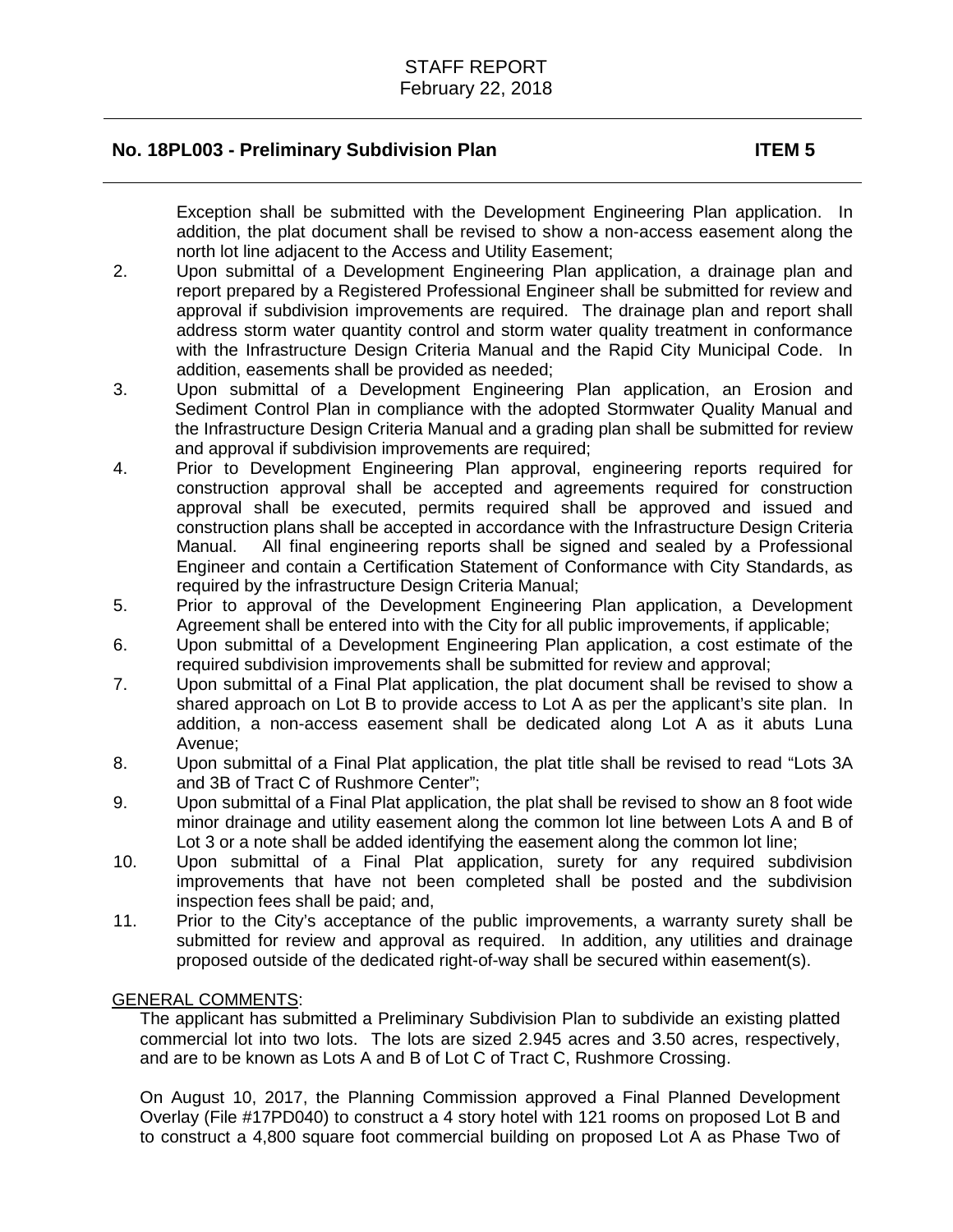the project. On December 13, 2016, the City approved a Final Plat (File #16PL126) to create Tract C, which required the dedication of 4 additional feet of right-of-way along Luna Avenue.

The property is located approximately 400 feet north of the E. Anamosa Street and Luna Avenue intersection on the east side of Luna Avenue. Currently, the property is void of any structural development.

A Preliminary Subdivision Plan is a tentative plan of a proposed subdivision requiring the installation of public improvements. Approval of a Preliminary Subdivision Plan by the City Council is required before an applicant can proceed with Development Engineering Plans and a Final Plat application for all or part of the area within the Preliminary Subdivision Plan application.

### STAFF REVIEW:

Staff has reviewed the Preliminary Subdivision Plan and has noted the following considerations:

- Zoning: The property is zoned General Commercial District with a Planned Development Overlay. As previously noted, on August 10, 2017, the Planning Commission approved a Final Planned Development Overlay (File #17PD040) to construct a 4 story hotel with 121 rooms on proposed Lot B and to construct a 4,800 square foot commercial building on proposed Lot A as Phase Two of the project. The applicant should be aware that a Major Amendment to the Planned Development is required for the future development of Lot A if the proposed use of the commercial building and the hotel require a Traffic Impact Study be submitted for review and approval or if the use is a conditional use in the General Commercial District.
- Luna Avenue: Luna Avenue is located along the west lot line of the property and is classified as a collector street on the City's Major Street Plan requiring that the street be located in a minimum 68 foot wide right-of-way and constructed with a minimum 24 foot wide paved surface, curb, gutter, sidewalk, street light conduit, sewer and water. Currently, Luna Avenue is located in a 64 foot wide right-of-way and constructed as a collector street section with the exception of a sidewalk, which is required to be constructed as a part of a future building permit. Four additional feet of right-of-way were dedicated from the property as a part of creating Tract C. As such, no additional right-of-way is required from this property. The additional right-of-way will be secured when the property on the west side of Luna Avenue is developed.
- Access and Utility Easement: A 45 foot wide access and utility easement abuts the lot line of proposed Lot A, on the adjacent property. The easement is classified as a commercial street requiring that it be located in a minimum 70 foot wide easement and constructed with a minimum 26 foot wide paved surface, curb, gutter, sidewalk, street light conduit, water and sewer. Upon submittal of a Development Engineering Plan application, construction plans for the easement must be submitted for review and approval as identified or an Exception must be obtained. If an Exception is obtained, a copy of the approved Exception must be submitted with the Development Engineering Plan application. In addition, the plat document must be revised to show a non-access easement along the north lot line adjacent